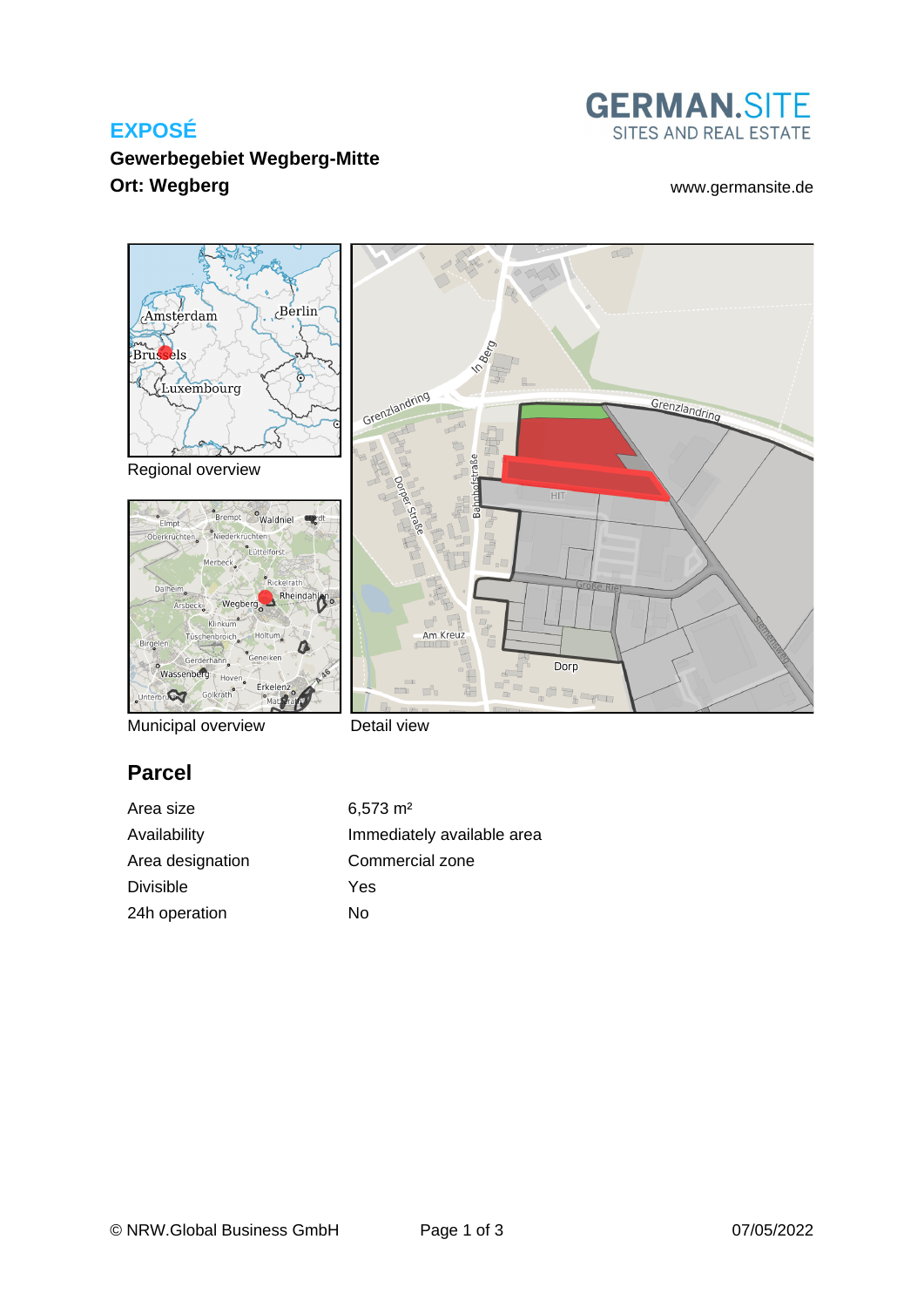# **EXPOSÉ**

# **Gewerbegebiet Wegberg-Mitte Ort: Wegberg [www.germansite.de](http://www.germansite.de)**

# SITES AND REAL ESTATE

**GERMAN.SITE** 

#### **Details on commercial zone**

#### Wegberg-Mitte (Große Riet)

The business park, which was created in the 1960s, impresses with its direct proximity to the town (north of the town center) within the Wegberg Grenzlandring ringroad. The nearest freeway connection (A 52 Düsseldorf/Roermond NL) is only approx. 6 km from the commercial zone in Hostert. With the exception of the retail trade, a wide variety of industries can be settled on the remaining available areas, which are exclusively privately owned. In the vicinity of the commercial zone there are attractive new development areas in which building land can be acquired at favorable conditions.

Main industry sector Power station supplies, small and medium-sized enterprises in metal processing, handicrafts, textile processing, large-scale retail trade (food, DIY and garden market, car repair shops and car trade, compensator construction) Main companies Fa. Fritz Driescher KG, HIT-Verbrauchermarkt mit Bau- und Gartenmarkt, Katzenbedarf Clever, Pekomp GmbH, AC-Zentrum Stepprath, Franz Schöffler GmbH, Clever-Cat, Backhaus u. Söhne, Baltes Baustoffe Industrial tax multiplier 433.00 % Price  $20.00 - 35.00 \text{€} / \text{m}^2$ Area type GE

### **Links**

<https://wfg-hs.blis-online.eu>

### **Transport infrastructure**

| Freeway      | A52                  | 6 km  |
|--------------|----------------------|-------|
| Airport      | Mönchengladbach      | 30 km |
| Airport      | Düsseldorf           | 54 km |
| Port         | <b>Neuss</b>         | 45 km |
| Rail freight | Bhf. Mönchengladbach | 17 km |